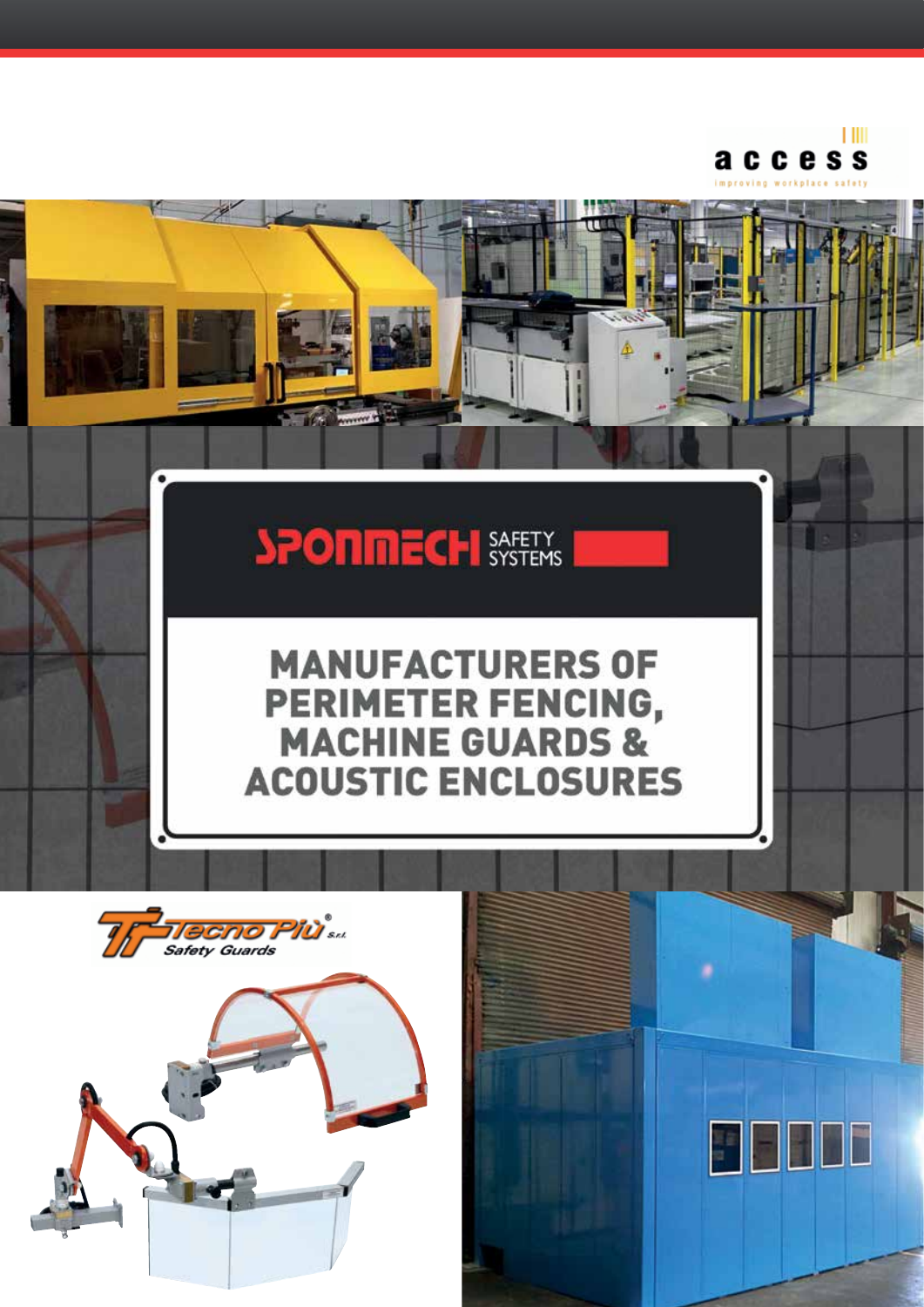### **Perimeter Safety Fencing Systems**

Perimeter Safety Fencing projects from Sponmech are tailored to suit your industrial safety needs, offering great quality and innovative design. We manufacture industrial plant perimeter guarding, safety fencing for robotised lines, warehouse partitioning, test-rigs guarding and many other types of fencing that are built for durability and reliability.

#### **All our safety fencing systems conform to BS EN 953:1997+AI: 2009 Design & Construction of Fixed and Moveable Guards.**

For Technical Diagrams, Stock Lists and Planning Sheets please visit: www.sponmech.co.uk





#### **Top Quality Perimeter Fencing**

- • Extremely strong, custom-built safety fencing systems.
- • Complete with adjustable posts.
- We can offer a variety of infill options; mesh, woven mesh, sheet steel, stainless steel and polycarbonate (note infill options can be combined where needed).

#### **Heavy Duty Fencing**

- • Resilient, hard wearing and fit for purpose guarding system.
- • Typically manufactured from 100x100mm box section frames and 40x40 box or 50x50 panels, ensuring a greater degree of strength.
- Recommended for Steel works, Steel processing plants, Quarries and Mineral processing plants.
- All heavy duty safety fencing projects come complete with adjustable posts.



#### **Access Budget Safety Fencing**

- Modular fencing system.
- Low cost.
- • Recommended for Logistic Projects and Warehouse Partitioning.
- Available ex-stock.
- Easy to install.
- • Customers who bought this product include Nestlé, Jaguar Cars & Toyota.

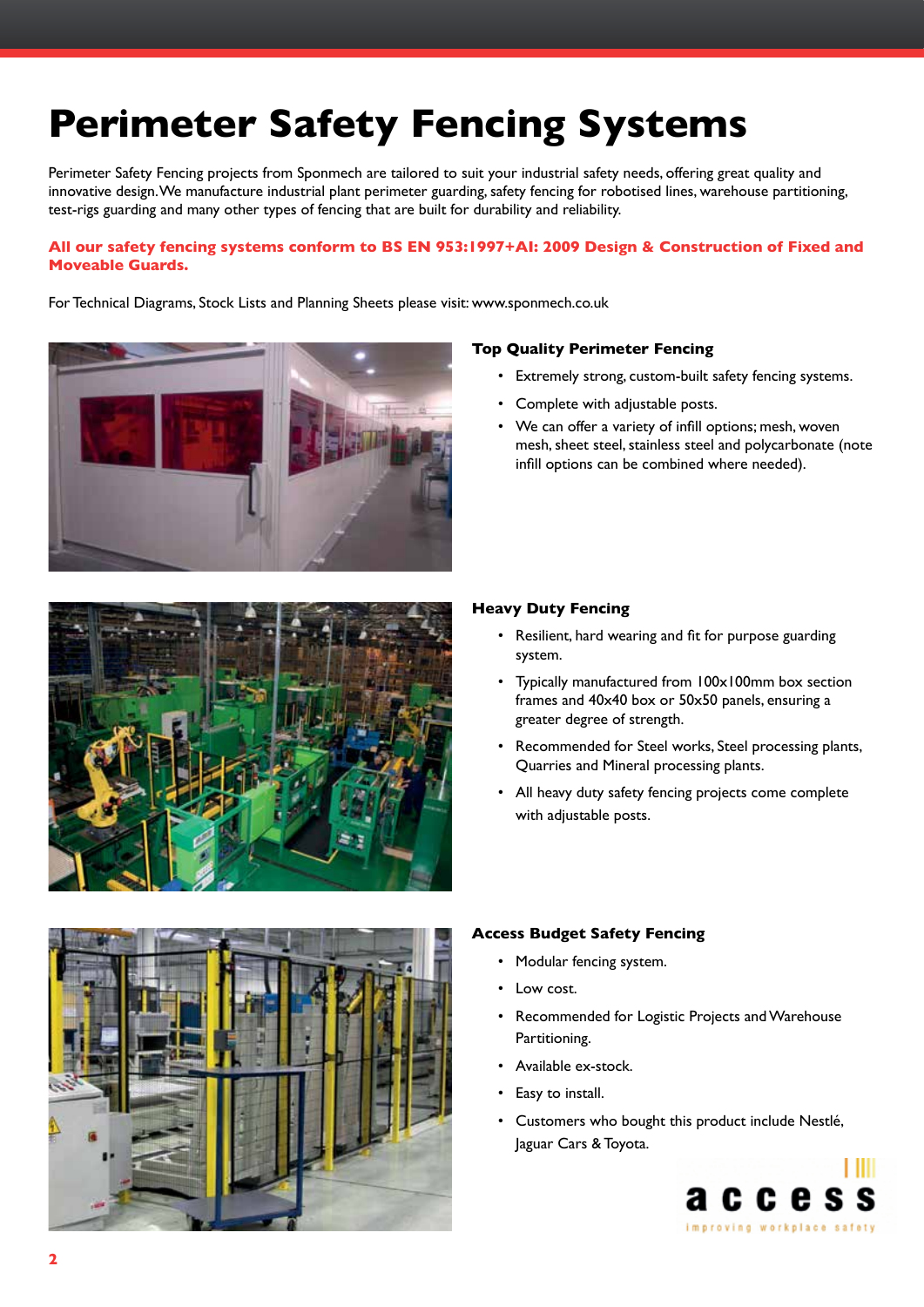### **Bespoke Machine Guards**

### *For all types of machines*

Sponmech Safety Systems are one of the UK's largest manufacturers of machine guards that comply with current EC standards for all industries. We have extensive experience working with various industry sectors across the UK. All Machine Guards designed and manufactured by Sponmech come with a Declaration of Conformity guaranteeing that they comply fully with current machine safety standards.

No Cost Site Survey **Machine Safety Experts** 



3D CAD Designed Guarding







Quality Installation Service UK-Wide

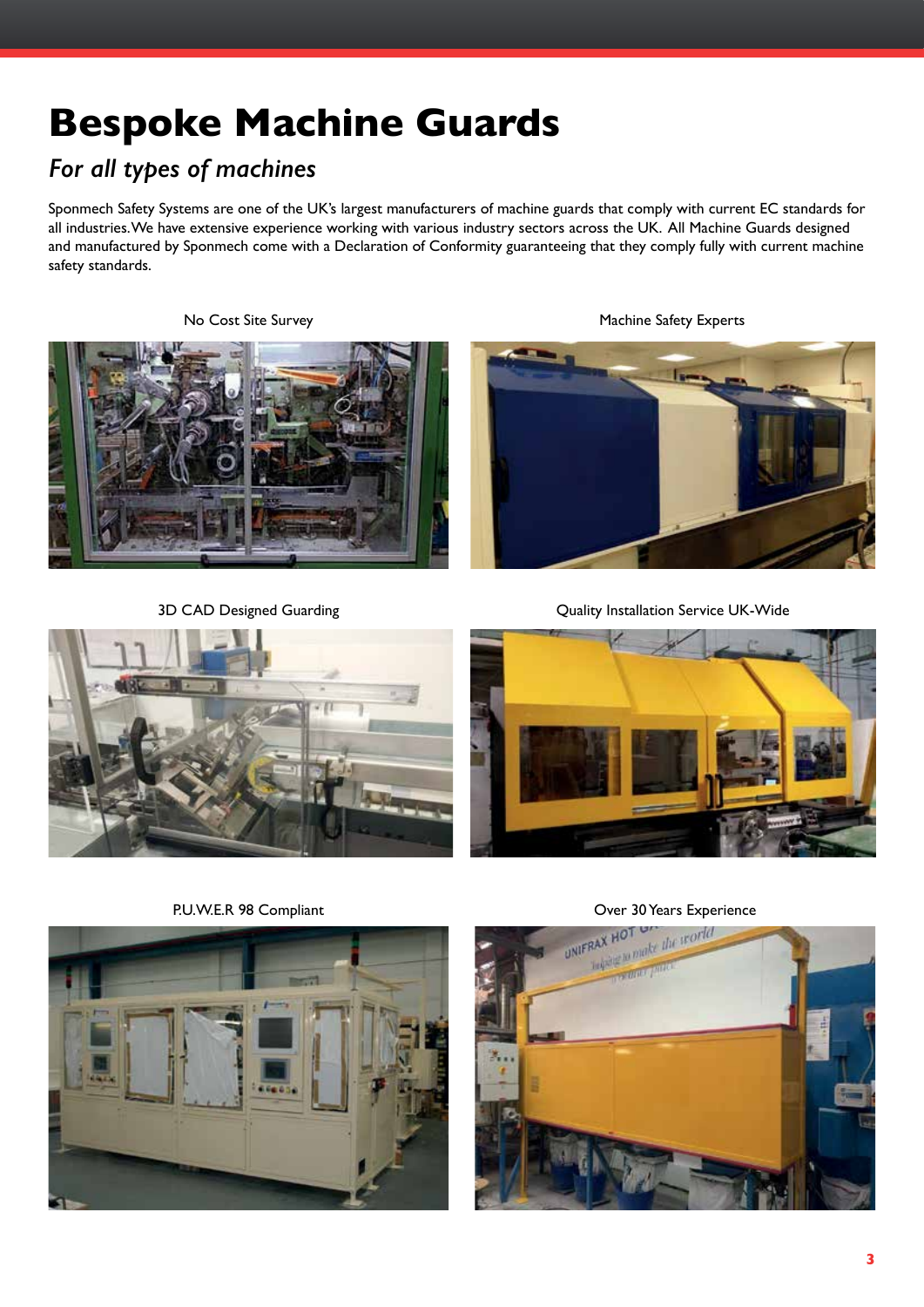## **Next Generation Standard Machine Guards**

*Sole UK distributor of*



Sponmech offer lathe guards, drill guards, milling machine guards, slotter guards, press guards and many more.

#### **Popular Standard Guards**

For the full range visit our on-line shop www.sponmech.co.uk

#### **Milling Machine Guards**



#### **Lathe Guards**



#### **Drill Guards**



- • Many guards available ex-stock, for immediate delivery.
- Our Standard Next Generation Machine Guards are unrivalled in quality and design.
- • Each guard comes with full safety conformity.
- All guards are P.U.W.E.R 98 compliant and CE marked.
- • Easy self installation and instructions.
- • Cost-effective guarding and a compliment to your machine.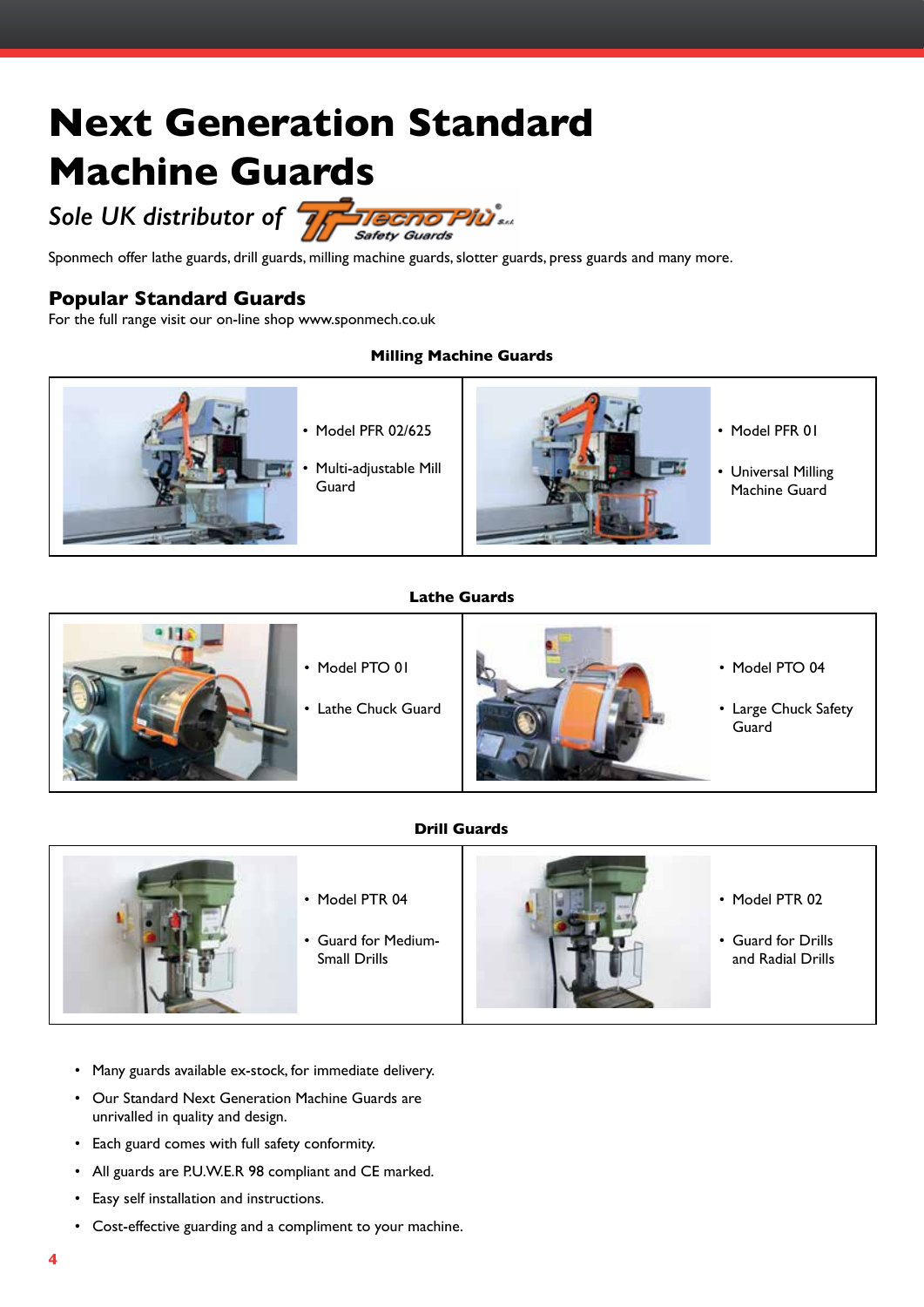### **Acoustic Enclosures**

Sponmech offer the complete noise control solution to a range of industries. We have over 20 years experience in the design & manufacture of bespoke acoustic enclosures.



**All our acoustic enclosures are designed and manufactured to BS EN ISO 15667:200 Noise Control by Enclosures and Cabins.**

We've invested in the latest CNC machinery to be able to offer cost effective manufacturing of acoustic enclosures for industry.



- • CAD drawings are produced and fed to the machines that produce the sheet steel folded panels.
- Attenuated air intakes, powdered doors, hinged and sliding doors can all be built.
- • Electric fans are all available.
- • All parts are expertly powder coated at our specially built unit.
- • Site installation by our trained fitters is also available.
- Sponmech have noise control engineers who offer consultancy on all industrial noise issues and can conduct noise surveys and impact reports using the latest Pulsar instruments technology. To arrange a survey, contact: sales@sponmech.co.uk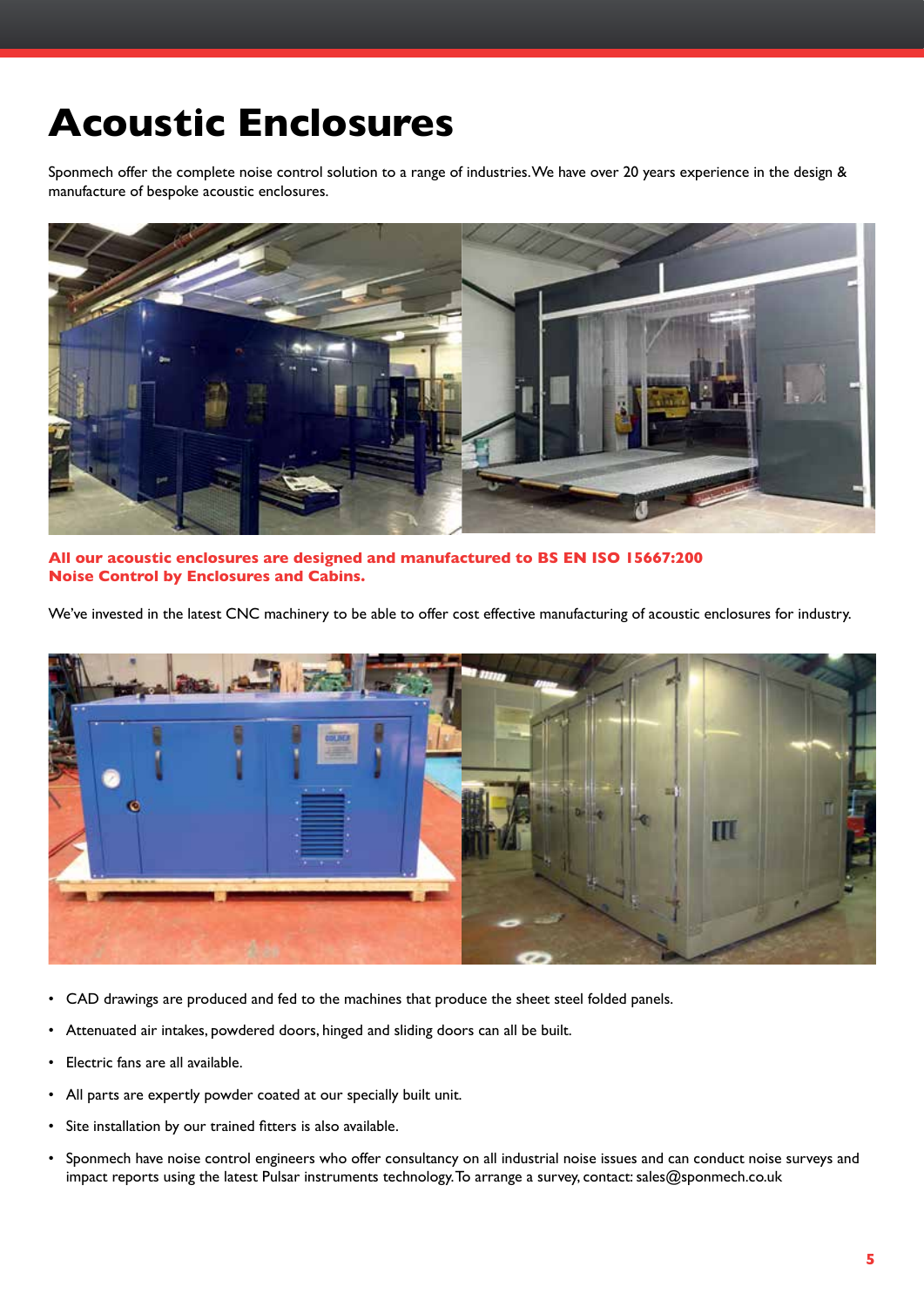### **Door Design**

Sponmech offer a quality door design service using the highest quality components.

Dependent on your requirements we can offer:

- Access doors
- Hinged access doors
- Double doors
- Sliding doors
- Cantilever doors
- Rise & fall doors



## **Machine Tool & Bespoke Enclosures**

We can design and fabricate enclosures for Robots, Machine Tools, Noise reduction and any kind of apparatus.

Your enclosure will be built using our CNC punching and folding machines.

Our enclosures can be made for any special purpose. All enclosures are fully HSE compliant, quality assured to ISO 9001 and come complete with a certificate of conformity.





## **Light Guards**

We offer a Light Guard range to partner Sponmech's bespoke perimeter guard lines and our stock 'Access Budget' system.

Customers who require our standard, acoustic and machine tool guards often require Light Guards also.

Light Guards are very useful safety devices which provide high accessibility to machinery and can monitor large areas.



## **'Crystal Clear' Window Guards**

### *For all machines*

**Be safe not sorry!**

Standalone polycarbonate degrades, discolours and weakens easily.

Sponmech offer triple protection with our combination of sealed glass, polycarbonate overlay and a tough steel punched grid frame.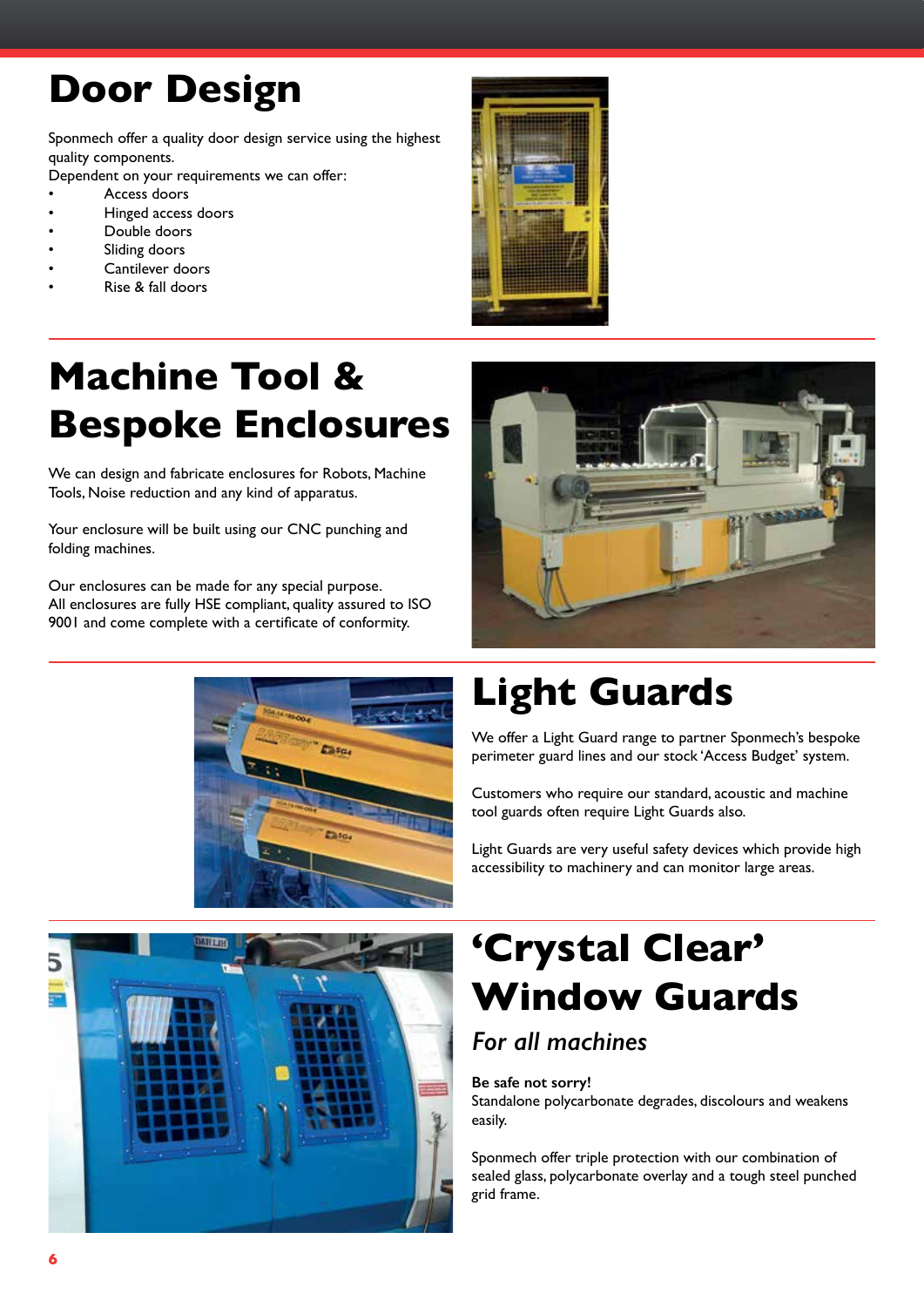### **SPONMECH SAFETY**

### Please visit www.sponmech.co.uk



### Suppliers of Industrial Consumables

HSS and Carbide Tooling Hand and Power Tools • Fasteners Paints • Oils and Greases Ground Flat Stock and Silversteel Cleaning Materials Storage and Security Equipment Maintenance Products

We will not be beaten on price for the supply of the same product

Howard Lee and Son Limited 337-345 Halesowen Road Cradley Heath West Midlands B64 6PH

T: 01384 564122 F: 01384 410747 E: sales@howard-lee.co.uk



www.howard-lee.co.uk

## passion for plastics



#### www.amariplastics.com

Signs, Display and Graphics

• Building and Construction

• Engineering and Industrial

Leading the UK acrylic market with its innovative and unique, 100% recycled cast acrylic sheet

A premium quality product, manufactured in Italy exclusively stocked in the UK and available locally from our

#### BIRMINGHAM

Wednesbury One Black Country New Road Wednesbury W. Midlands WS10 7NZ T: 0121 567 3400 F: 0121 567 3401



### High Performance Coatings For the Most Demanding Needs

We can offer products for numerous areas including :

- Industrial Paints Including Primers, One Coat Finishes, Topcoats & Thinners
- Powder Coatings Including standard RAL & BS Colours and special manufactures
- Vehicle Paints Full range of Primers, Basecoats, 2K's & Clearcoats
- • Decorative Paints Emulsions, Glosses and specialist Coatings
- Maintenance Products Floor Paints, Anti Slip Plates, Line Marking Aerosols
- Aerosols Off the shelf products and custom made Aerosols for almost any application
- Wood Finishes Primers, Precats Acidcats, Lacquers & 2K Polyurethanes
- Pretreatment Panel Wipes, Cold Galvanizing Products and much more
- Paintshop Items Abrasives, Fillers, Spray Guns, Masking Products, Spraybooth Filters, PPE and more

#### Simply Coatings Ltd

Unit 38 Portland Court Industrial Estate Kingsway Luton Bedfordshire LU4 8HA Tel - 01582 258258 sales@simplycoatings.co.uk